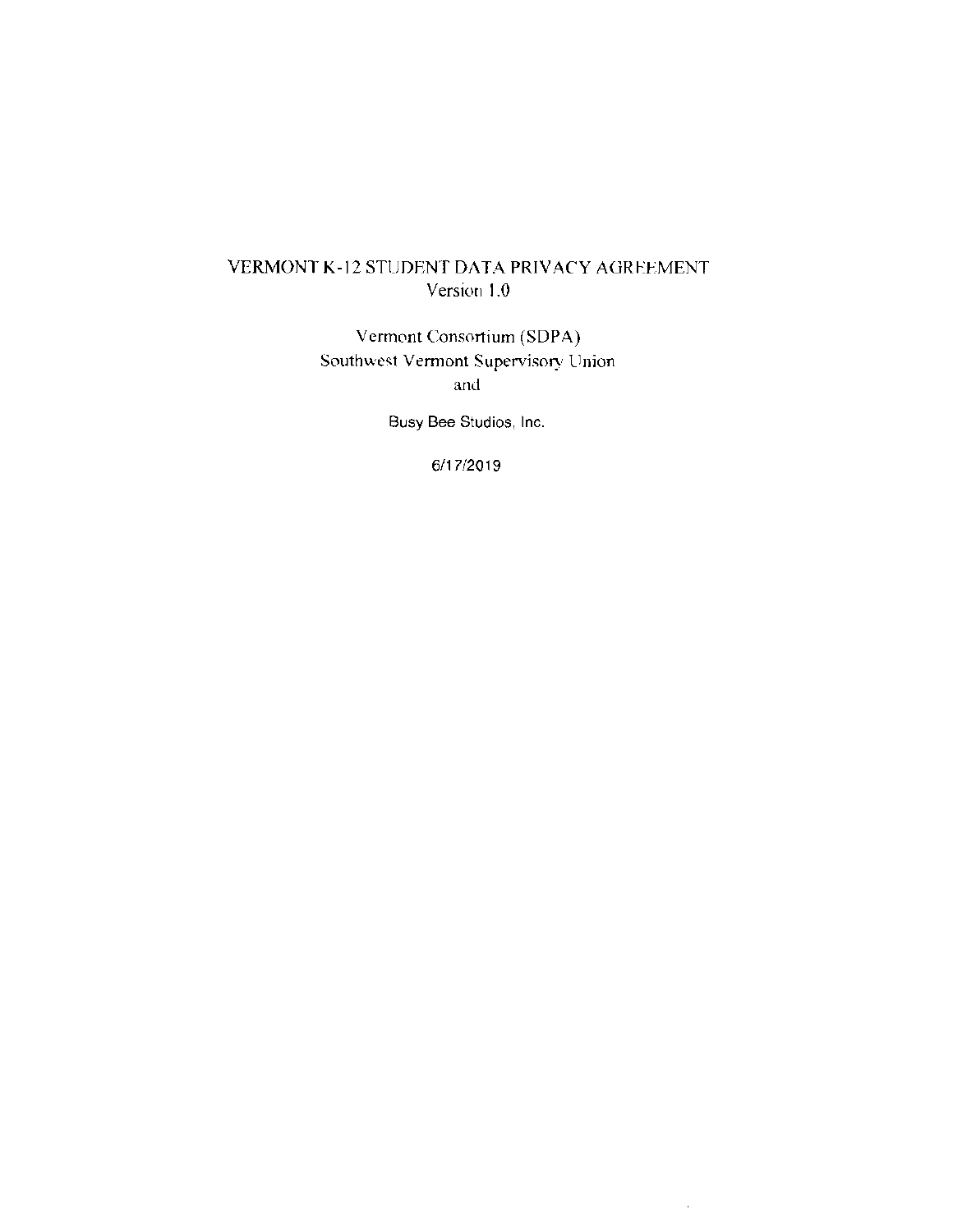This Vermont Student Data Privacy Agreement ("DPA") is entered into by and between the Southwest Vermont Supervisory Union (hereinafter referred to as "LEA") and **Busy Bee Studios, Inc.** (hereinafter referred to as "Provider") on 6/17/2019 . The Parties agree to the terms as stated herein.

### **RECITALS**

**WHEREAS**, the Provider has agreed to provide the Local Education Agency ("LEA") with certain digital educational services ("Services") pursuant to a contract dated [Insert Date] ("Service Agreement"); and

**WHEREAS**, in order to provide the Services described in the Service Agreement, the Provider may receive or create and the LEA may provide documents or data that are covered by several federal statutes, among them, the Family Educational Rights and Privacy Act ("FERPA") at 20 U.S.C. 1232g (34 CFR Part 99), Children's Online Privacy Protection Act ("COPPA"). 15 U.S.C. 6501-6506; and the Protection of Pupil Rights Amendment ("PPRA") 20 U.S.C. 1232h; and

**WHEREAS**, this Agreement complies with Vermont laws and Federal Law.

WHEREAS, for the purposes of this DPA, Provider is a school official with legitimate educational interests in accessing educational records pursuant to the Service Agreement; and

WHEREAS, the Partics wish to enter into this DPA to ensure that the Service Agreement conforms to the requirements of the privacy laws referred to above and to establish implementing procedures and duties: and

WHEREAS, the Provider may, by signing the "General Offer of Privacy Terms" (Exhibit "E"), agree to allow other LEAs the opportunity to accept and enjoy the benefits of this DPA for the Services described herein, without the need to negotiate terms in a separate DPA.

NOW THEREFORE, for good and valuable consideration, the parties agree as follows:

### **ARTICLE I: PURPOSE AND SCOPE**

**Purpose of DPA**. The purpose of this DPA is to describe the duties and responsibilities to 1. protect student data transmitted to Provider from the LEA pursuant to the Service Agreement, including compliance with all applicable statutes, including the FERPA, PPRA, COPPA, and other applicable Vermont State laws, all as may be amended from time to time. In performing these services, the Provider shall be considered a School Official with a legitimate educational interest, and performing services otherwise provided by the LEA. With respect to the use and maintenance of Student Data, Provider shall be under the direct control and supervision of the LEA.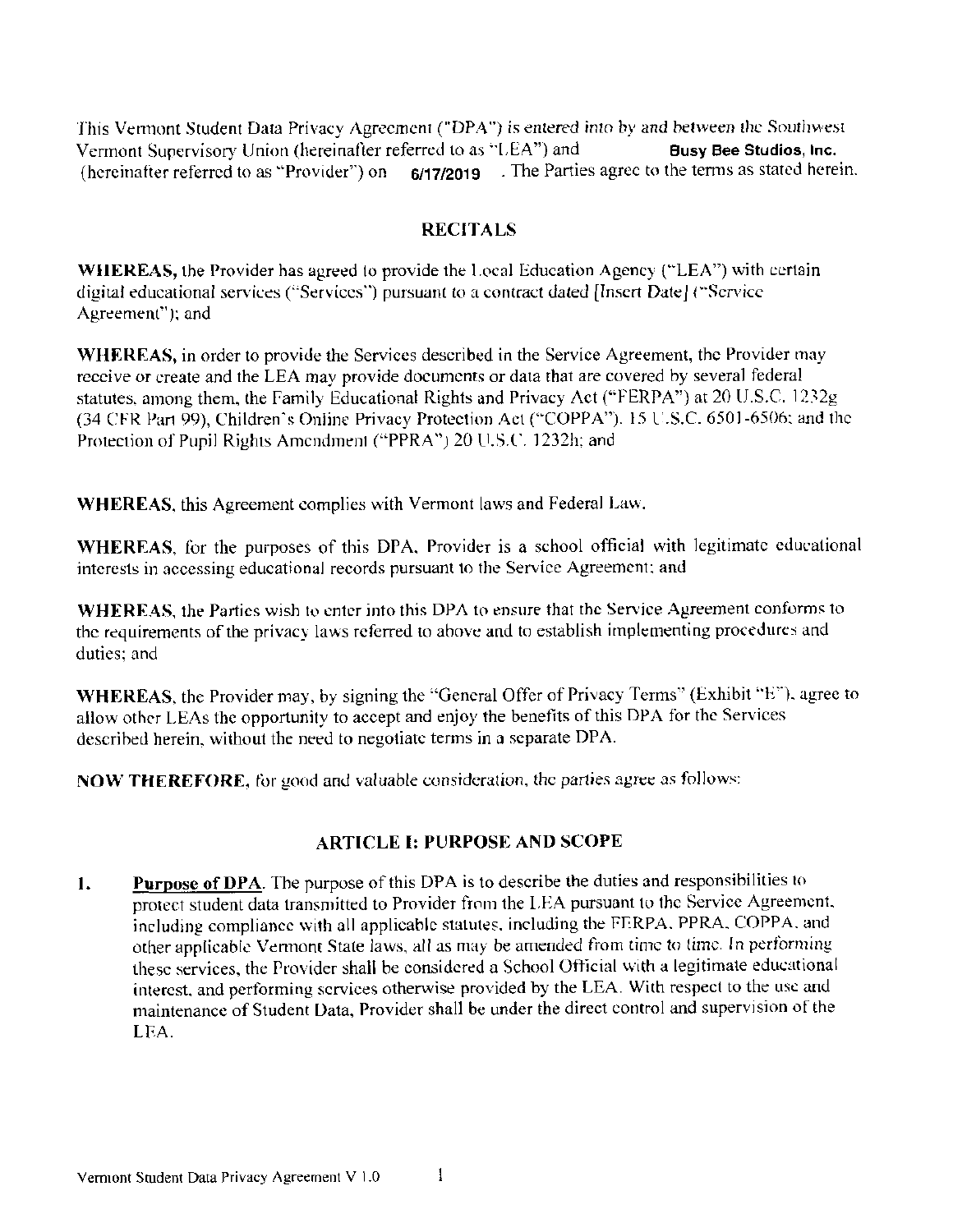**2.** Nature of Services Provided. The Provider has agreed to provide the following digital educational products and services described below and as may be further outlined in Exhibit "A" hereto:

Even Monsters Get sick app - kids from 2-8 will love playing and interacting with Harry as he tries to find out what's wrong with his new pet monster. This app is part of the Even Monsters series that helps kids overcome the daily trials and tribulations of life as a kid through games and interactive storytelling.

- 3. Student Data to Be Provided. The Parties shall indicate the categories of student data to be provided in the Schedule of Data, attached hereto as Exhibit "B"
- 4. DPA Definitions. The definition of terms used in this DPA is found in Exhibit "C". In the event of a conflict, definitions used in this DPA shall prevail over term used in the Service Agreement.

# **ARTICLE II: DATA OWNERSHIP AND AUTHORIZED ACCESS**

- **1. Student Data Property of LEA.** All Student Data transmitted to the Provider pursuant to the Service Agreement is and will continue to be the property of and under the control of the LEA. The Provider further acknowledges and agrees that all copies of such Student Data transmitted to the Provider, including any modifications or additions or any portion thereof from any source, are subject to the provisions of this Agreement in the same manner as the original Student Data. The Partics agree that as between them, all rights, including all intellectual property rights in and to Student Data contemplated per the Service Agreement shall remain the exclusive property of the LEA. For the purposes of FERPA, the Provider shall be considered a School Official, under the control and direction of the LEAs as it pertains to the use of Student Data notwithstanding the above. Provider may transfer pupil-generated content to a separate account, according to the procedures set forth below.
- 2. Parent Access. LEA shall establish reasonable procedures by which a parent, legal guardian, or eligible student may review Student Data in the pupil's records, correct erroneous information, and procedures for the transfer of pupil-generated content to a personal account, consistent with the functionality of services. Provider shall respond in a timely manner (and no later than 45 days from the date of the request) to the LEA's request for Student Data in a pupil's records held by the Provider to view or correct as necessary. In the event that a parent of a pupil or other individual contacts the Provider to review any of the Student Data accessed pursuant to the Services, the Provider shall refer the parent or individual to the LEA, who will follow the necessary and proper procedures regarding the requested information.
- 3. Separate Account. If pupil generated content is stored or maintained by the Provider as part of the Services described in Exhibit "A", Provider shall, at the request of the LEA, transfer said pupil generated content to a separate student account upon termination of the Service Agreement; provided, however, such transfer shall only apply to pupil generated content that is severable from the Service.
- 4. Third Party Request. Should a Third Party, including law enforcement and government entities, contact Provider with a request for data held by the Provider pursuant to the Services,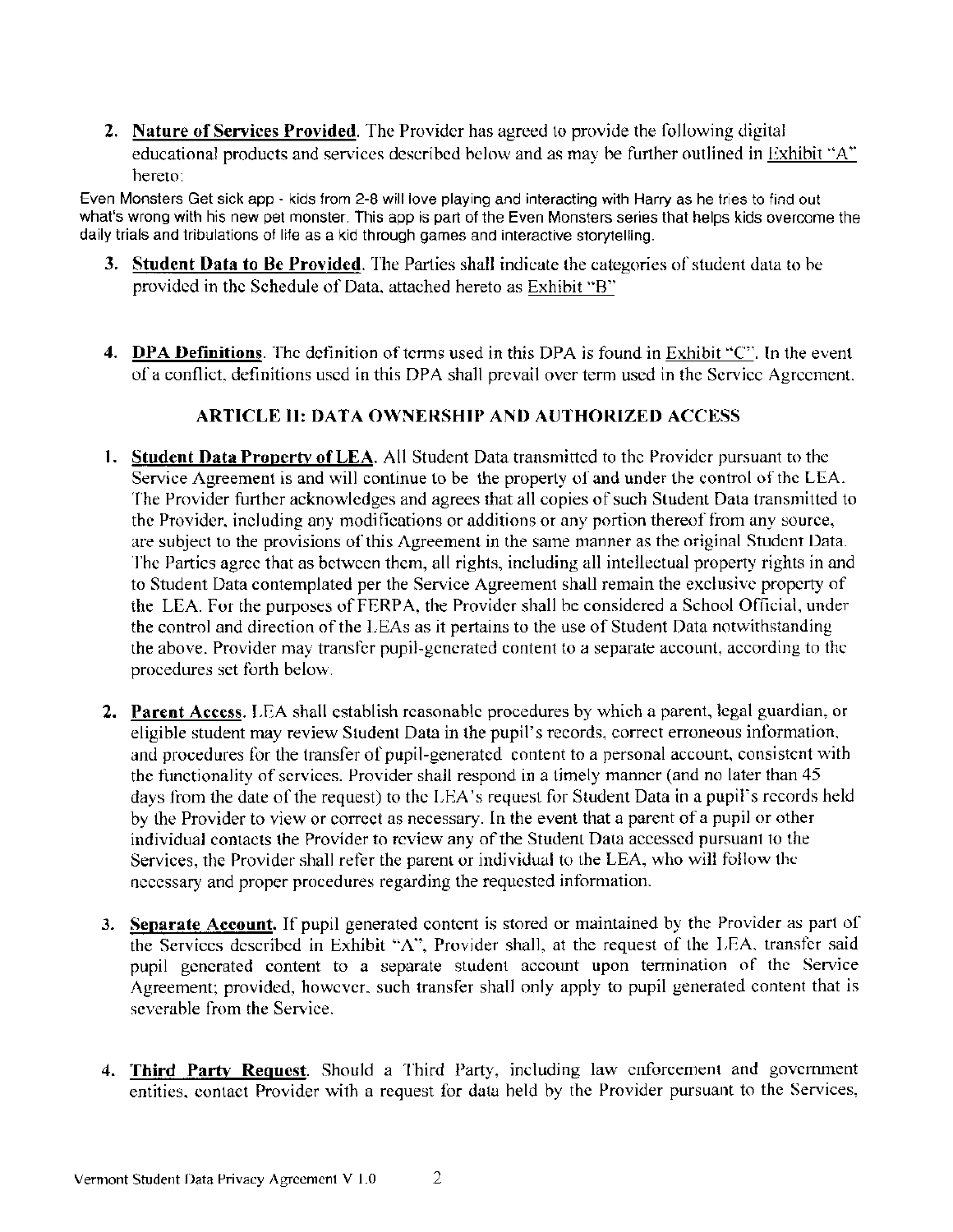the Provider shall redirect the Third Party to request the data directly from the LEA. Provider shall notify the LEA in advance of a compelled disclosure to a Third Party.

5. Subprocessors. Provider shall enter into written agreements with all Subprocessors performing functions pursuant to the Service Agreement, whereby the Subprocessors agree to protect Student Data in manner consistent with the terms of this DPA.

### **ARTICLE III: DUTIES OF LEA**

- 1. Privacy Compliance. LEA shall provide data for the purposes of the Service Agreement in compliance with FERPA, COPPA, PPRA, and all other privacy statutes.
- 2. Annual Notification of Rights. If the LEA has a policy of disclosing education records under FERPA (34 CFR  $\S$  99.31 (a) (1)), LEA shall include a specification of criteria for determining who constitutes a school official and what constitutes a legitimate educational interest in its Annual notification of rights.
- 3. Reasonable Precautions. LEA shall take reasonable precautions to secure usemames, passwords, and any other means of gaining access to the services and hosted data.
- 4. Unauthorized Access Notification. LEA shall notify Provider promptly of any known or suspected unauthorized access. LEA will assist Provider in any efforts by Provider to investigate and respond to any unauthorized access.

# **ARTICLE IV: DUTIES OF PROVIDER**

- 1. Privacy Compliance. The Provider shall comply with all applicable State and Federal laws and regulations pertaining to data privacy and security, including FERPA, COPPA, PPRA, and all other privacy statutes.
- 2. Authorized Use. The data shared pursuant to the Service Agreement. including persistent unique identifiers, shall be used for no purpose other than the Services stated in the Service Agreement and/or otherwise authorized under the statutes referred to in subsection (1), above. Provider also acknowledges and agrees that it shall not make any re-disclosure of any Student Data or any portion thereof, including without limitation, meta data, user content or other non-public information and/or personally identifiable information contained in the Student Data, without the express written consent of the LEA.
- 3. Employee Obligation. Provider shall require all employees and agents who have access to Student Data to comply with all applicable provisions of this DPA with respect to the data shared under the Service Agreement.
- 4. No Disclosure. De-identified information may be used by the Provider for the purposes of development, research, and improvement of educational sites, services, or applications, as any other member of the public or party would be able to use de-identified data pursuant to 34 CFR 99.31(b). Provider agrees not to attempt to re-identify de-identified Student Data and not to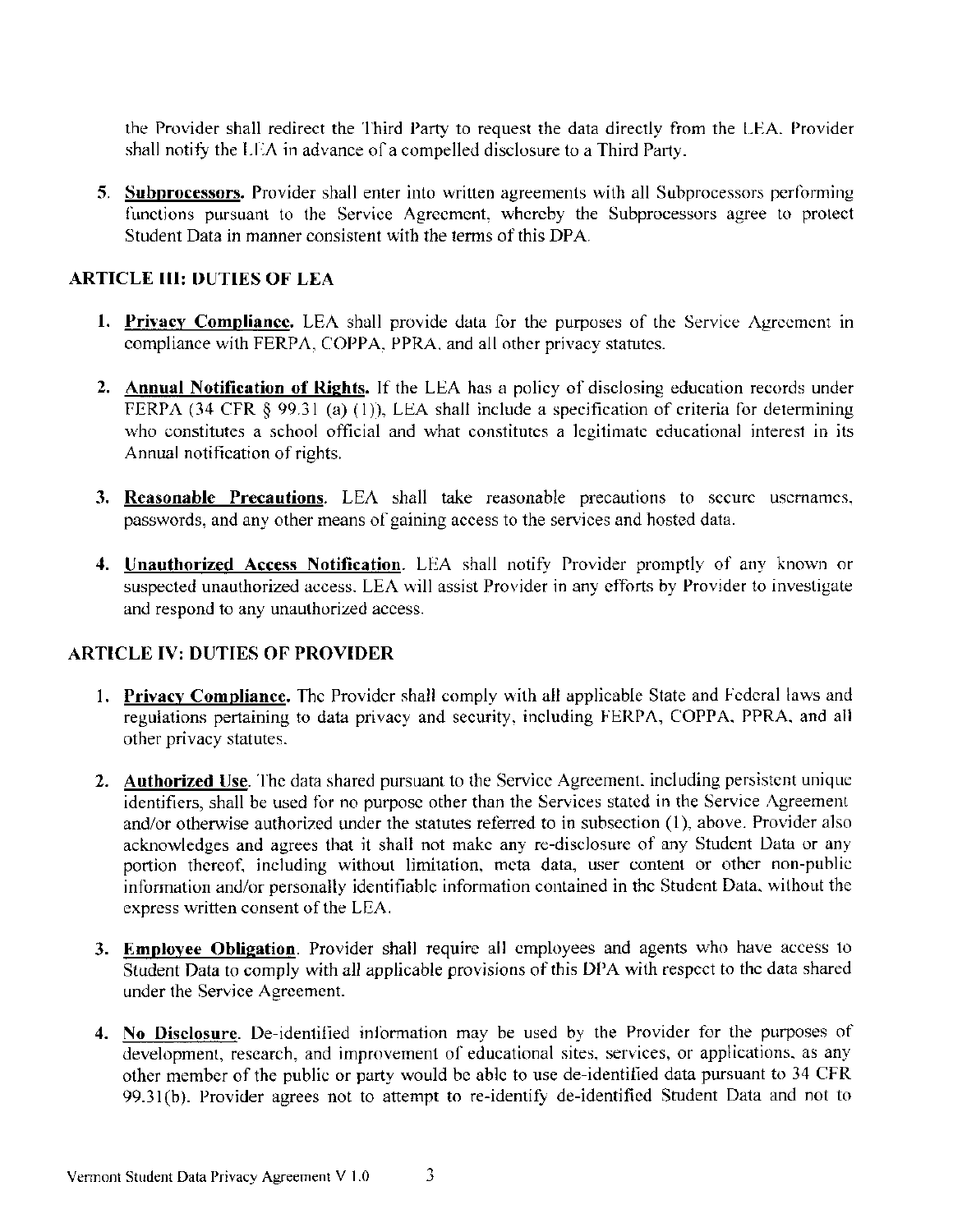transfer de-identified Student Data to any party unless (a) that party agrees in writing not to attempt re-identification, and (b) prior written notice has been given to LEA who has provided prior written consent for such transfer. Provider shall not copy, reproduce or transmit any data obtained under the Service Agreement and/or any portion thereof, except as necessary to fulfill the Service Agreement.

- 5. Disposition of Data. Upon written request and in accordance with the applicable terms in subsection a or b, below. Provider shall dispose or delete all Student Data obtained under the Service Agreement when it is no longer needed for the purpose for which it was obtained. Disposition shall include (1) the shredding of any hard copies of any Student Data; (2) Erasing; or (3) Otherwise modifying the personal information in those records to make it unreadable or indecipherable by human or digital means. Nothing in the Service Agreement authorizes Provider to maintain Student Data obtained under the Service Agreement beyond the time period reasonably needed to complete the disposition. Provider shall provide written notification to LEA when the Student Data has been disposed. The duty to dispose of Student Data shall not extend to data that has been de-identified or placed in a separate Student account, pursuant to the other terms of the DPA. The LEA may employ a "Request for Return or Deletion of Student Data" form, a copy of which is attached hereto as Exhibit "D". Upon receipt of a request from the LEA, the Provider will immediately provide the LEA with any specified portion of the Student Data within ten (10) calendar days of receipt of said request.
	- a. Partial Disposal During Term of Service Agreement. Throughout the Term of the Service Agreement, LEA may request partial disposal of Student Data obtained under the Service Agreement that is no longer needed. Partial disposal of data shall be subject to LEA's request to transfer data to a separate account, pursuant to Article II. section 3, above.
	- b. Complete Disposal Upon Termination of Service Agreement. Upon Termination of the Service Agreement Provider shall dispose or delete all Student Data obtained under the Service Agreement. Prior to disposition of the data, Provider shall notify LEA in writing of its option to transfer data to a separate account, pursuant to Article II, section 3, above. In no event shall Provider dispose of data pursuant to this provision unless and until Provider has received affirmative written confirmation from LEA that data will not be transferred to a separate account.
- 6. Advertising Prohibition. Provider is prohibited from using or selling Student Data to (a) market or advertise to students or families/guardians; (b) inform, influence, or enable marketing, advertising, or other commercial efforts by a Provider; (c) develop a profile of a student. family member/guardian or group, for any commercial purpose other than providing the Service to LEA; or (d) use the Student Data for the development of commercial products or services, other than as necessary to provide the Service to LEA. This section does not prohibit Provider from using Student Data for adaptive learning or customized student learning purposes.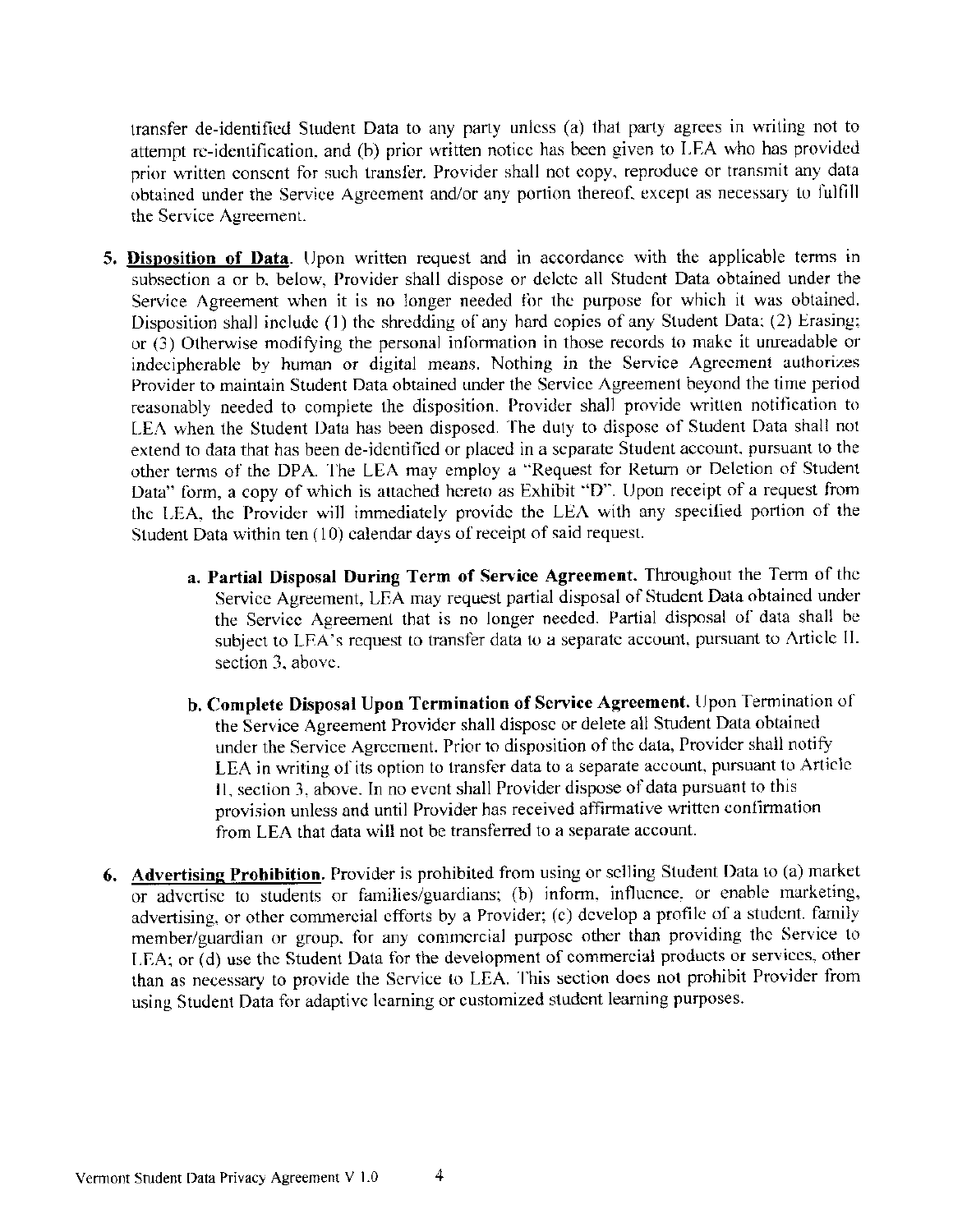# **ARTICLE V: DATA PROVISIONS**

- 1. Data Security. The Provider agrees to abide by and maintain adequate data security measures, consistent with industry standards and technology best practices, to protect Student Data from unauthorized disclosure or acquisition by an unauthorized person. The general security duties of Provider are set forth below. Provider may further detail its security programs and measures in Exhibit "F" hereto. These measures shall include, but are not limited to:
	- a. Passwords and Employee Access. Provider shall secure usernames, passwords, and any other means of gaining access to the Services or to Student Data, at a level suggested by the applicable standards, as set forth in Article 4.3 of NIST 800-63-3. Provider shall only provide access to Student Data to employees or contractors that are performing the Services. Employees with access to Student Data shall have signed confidentiality agreements regarding said Student Data. All employees with access to Student Records shall be subject to criminal background checks in compliance with state and local ordinances.
	- b. Destruction of Data. Provider shall destroy or delete all Student Data obtained under the Service Agreement when it is no longer needed for the purpose for which it was obtained or transfer said data to LEA or LEA's designee, according to the procedure identified in Article IV, section 5, above. Nothing in the Service Agreement authorizes Provider to maintain Student Data beyond the time period reasonably needed to complete the disposition.
	- c. Security Protocols. Both parties agree to maintain security protocols that meet industry standards in the transfer or transmission of any data, including ensuring that data may only be viewed or accessed by parties legally allowed to do so. Provider shall maintain all data obtained or generated pursuant to the Service Agreement in a secure digital environment and not copy, reproduce, or transmit data obtained pursuant to the Service Agreement, except as necessary to fulfill the purpose of data requests by LEA.
	- d. Employee Training. The Provider shall provide periodic security training to those of its employees who operate or have access to the system. Further, Provider shall provide LEA with contact information of an employee who LEA may contact if there are any security concerns or questions.
	- e. Security Technology. When the service is accessed using a supported web browser, Provider shall employ industry standard measures to protect data from unauthorized access. The service security measures shall include server authentication and data encryption. Provider shall host data pursuant to the Service Agreement in an environment using a firewall that is updated according to industry standards.
	- f. Security Coordinator. If different from the designated representative identified in Article VII, section 5, Provider shall provide the name and contact information of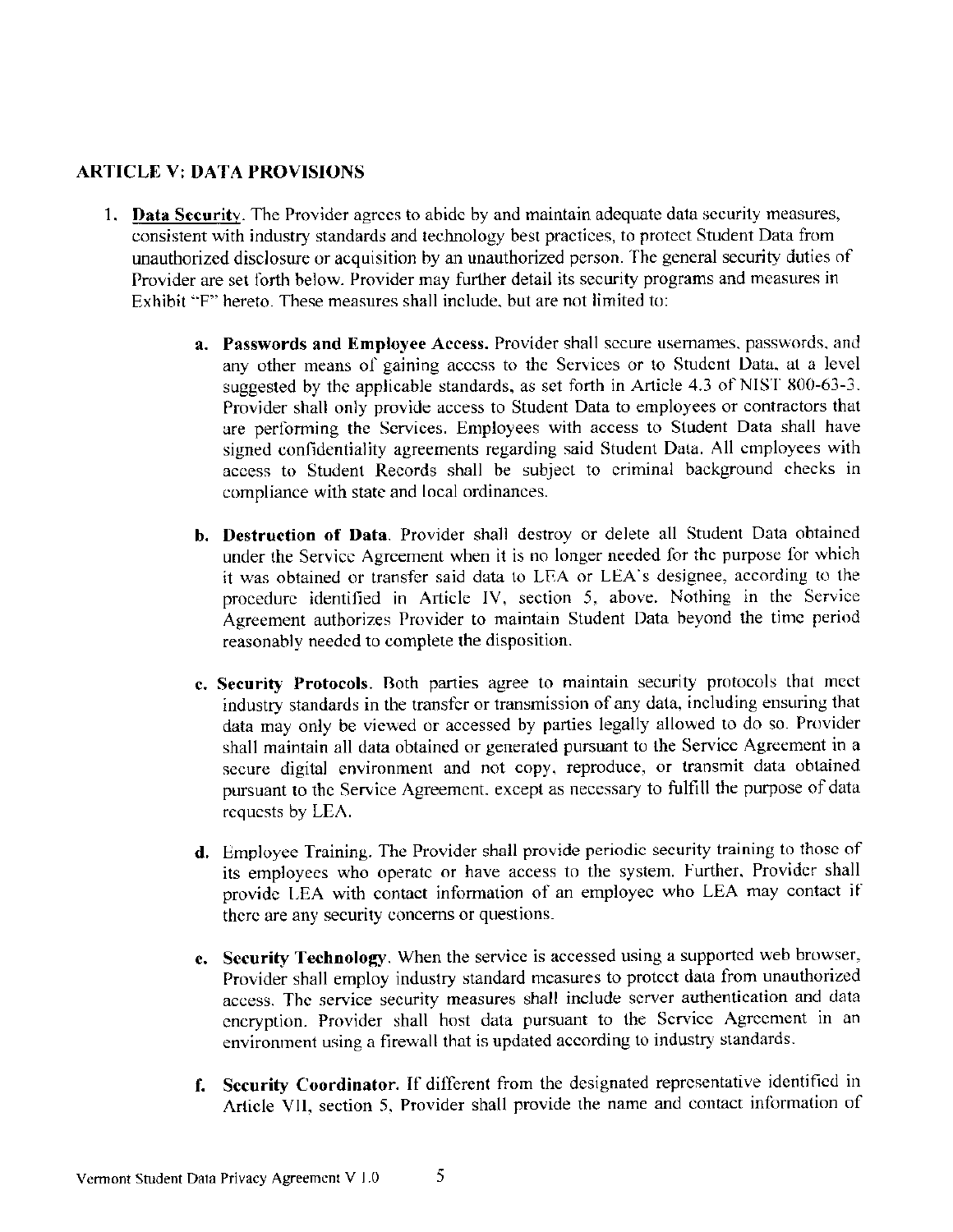Provider's Security Coordinator for the Student Data received pursuant to the Service Agreement.

- **g.** Subprocessors Bound. Provider shall enter into written agreements whereby Subprocessors agree to secure and protect Student Data in a manner consistent with the terms of this Article V. Provider shall periodically conduct or review compliance monitoring and assessments of Subprocessors to determine their compliance with this Article.
- **h. Periodic Risk Assessment.** Provider further acknowledges and agrees to conduct digital and physical periodic (no less than semi-annual) risk assessments and remediate any identified security and privacy vulnerabilities in a timely manner.

2. Data Breach. In the event that Student Data is accessed or obtained by an unauthorized individual. Provider shall provide notification to LEA within a reasonable amount of time of the incident, and not exceeding forty eight (48) hours. Provider shall follow the following process:

- a. The security breach notification shall be written in plain language, shall be titled "Notice of Data Breach," and shall present the information described herein under the following headings: "What Happened," "What Information Was Involved." "What We Are Doing," "What You Can Do," and "For More Information." Additional information may be provided as a supplement to the notice.
- **b.** The security breach notification described above in section  $2(a)$  shall include, at a minimum, the following information:
	- **i.** The name and contact information of the reporting LEA subject to this section.
	- ii. A list of the types of personal information that were or are reasonably believed to have been the subject of a breach.
	- iii. If the information is possible to determine at the time the notice is provided, then either  $(1)$  the date of the breach,  $(2)$  the estimated date of the breach, or  $(3)$  the date range within which the breach occurred. The notification shall also include the date of the notice.
	- iv. Whether the notification was delayed as a result of a law enforcement investigation, if that information is possible to determine at the time the notice is provided.
	- $\mathbf{v}$ . A general description of the breach incident, if that information is possible to determine at the time the notice is provided.
- c. At LEA's discretion, the security breach notification may also include any of the following:
	- i. Information about what the agency has done to protect individuals whose information has been breached.
	- ii. Advice on steps that the person whose information has been breached may take to protect himself or herself.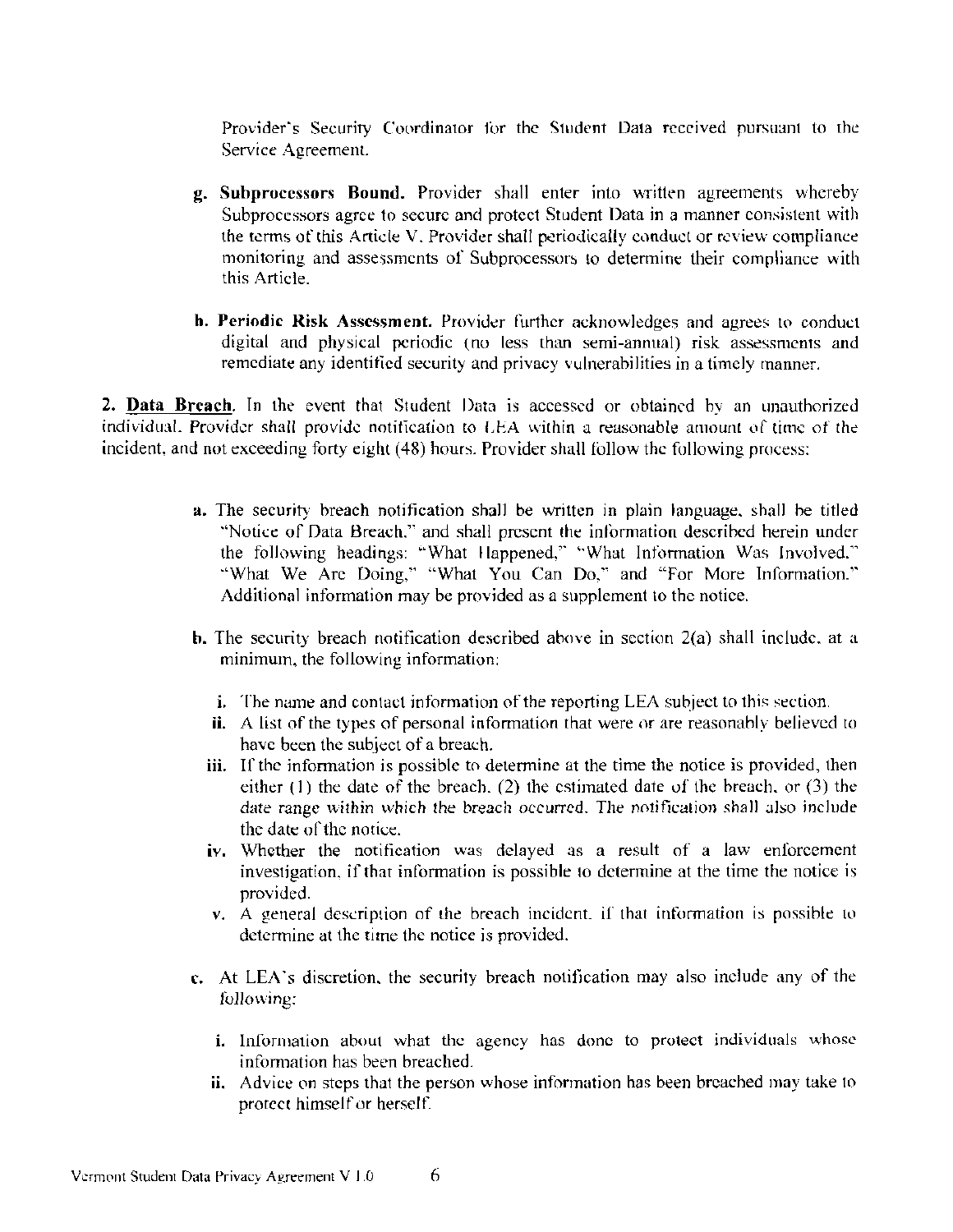- **d.** Provider agrees to adhere to all requirements in applicable State and in federal law with respect to a data breach related to the Student Data, including, when appropriate or required, the required responsibilities and procedures for notification and mitigation of any such data breach.
- e. Provider further acknowledges and agrees to have a written incident response plan that reflects best practices and is consistent with industry standards and federal and state law for responding to a data breach, breach of security, privacy incident or unauthorized acquisition or use of Student Data or any portion thereof, including personally identifiable information and agrees to provide LEA, upon request, with a copy of said written incident response plan.
- f. Provider is prohibited from directly contacting parent, legal guardian or eligible pupil unless expressly requested by LEA. If LEA requests Provider's assistance providing notice of unauthorized access, and such assistance is not unduly burdensome to Provider, Provider shall notify the affected parent, legal guardian or eligible pupil of the unauthorized access, which shall include the information listed in subsections (b) and (c), above. If requested by LEA, Provider shall reimburse LEA for costs incurred to notify parents/families of a breach not originating from LEA's use of the Service.
- **g.** In the event of a breach originating from LEA's use of the Service, Provider shall cooperate with LEA to the extent necessary to expeditiously secure Student Data.

# **ARTICLE VI- GENERAL OFFER OF PRIVACY TERMS**

Provider may, by signing the attached Form of General Offer of Privacy Terms (General Offer, attached hereto as Exhibit "E"), be bound by the terms of this DPA to any other LEA who signs the acceptance on in said Exhibit. The Form is limited by the terms and conditions described therein.

# **ARTICLE VII: MISCELLANEOUS**

- 1. Term, The Provider shall be bound by this DPA for the duration of the Service Agreement or so long as the Provider maintains any Student Data...
- 2. Termination. In the event that either party seeks to terminate this DPA, they may do so by mutual written consent so long as the Service Agreement has lapsed or has been terminated. LEA shall have the right to terminate the DPA and Service Agreement in the event of a material breach of the terms of this DPA.
- 3. Effect of Termination Survival. If the Service Agreement is terminated, the Provider shall destroy all of LEA's data pursuant to Article V, section 1(b), and Article II, section 3, above.
- 4. Priority of Agreements. This DPA shall govern the treatment of student data in order to comply with privacy protections, including those found in FERPA and all applicable privacy statutes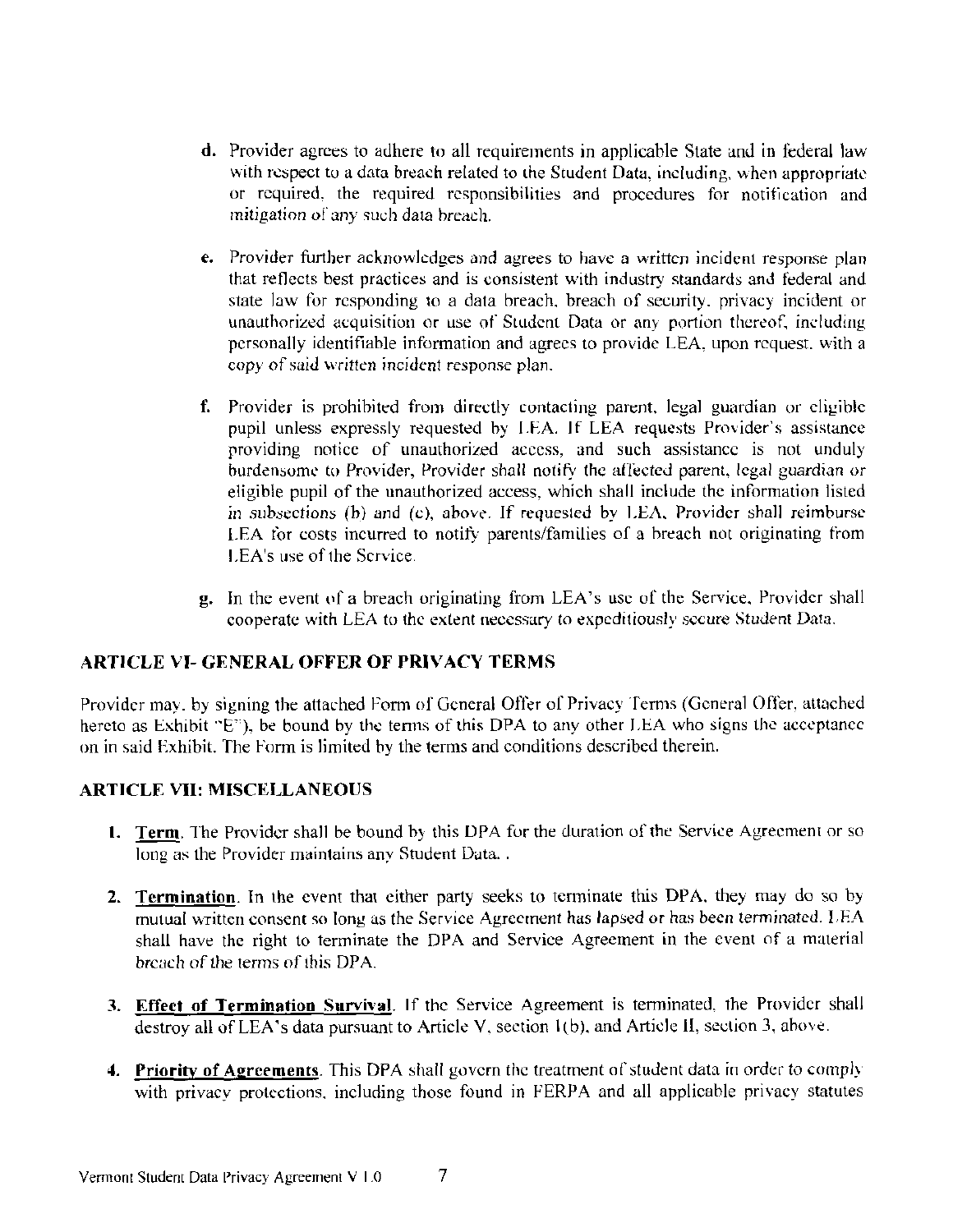identified in this DPA. In the event there is conflict between the DPA and the Service Agreement, the DPA shall apply and take precedence. Except as described in this paragraph herein, all other provisions of the Service Agreement shall remain in effect.

**5.** Notice, All notices or other communication required or permitted to be given hereunder must be in writing and given by personal delivery, or e-mail transmission (if contact information is provided for the specific mode of delivery), or first class mail, postage prepaid, sent to the designated representatives before:

#### a. Designated Representatives

The designated representative for the LEA for this Agreement is:

Name: Frank Barnes Title: Director of Educational Technology Contact Information:  $, 802 - 447 - 7501$ 

The designated representative for the Provider for this Agreement is:

| Name:- | Susan Christiansen |                                              |
|--------|--------------------|----------------------------------------------|
| Title: | President          |                                              |
|        |                    | Contact Information: susy@busybeestudios.com |
|        |                    | $661 - 296 - 2190$                           |

b. Notification of Acceptance of General Offer of Terms. Upon execution of Exhibit E, General Offer of Terms, Subscribing LEA shall provide notice of such acceptance in writing and given by personal delivery, or e-mail transmission (if contact information is provided for the specific mode of delivery), or first class mail, postage prepaid, to the designated representative below.

The designated representative for the notice of acceptance of the General Offer of Privacy Terms is:

| Name: >15AN CHUSTIANSIN         |                          |
|---------------------------------|--------------------------|
| $-$ 99.86) $\omega$ -<br>Title: |                          |
| Contact Information:            | Susy chasy beestrations. |
|                                 |                          |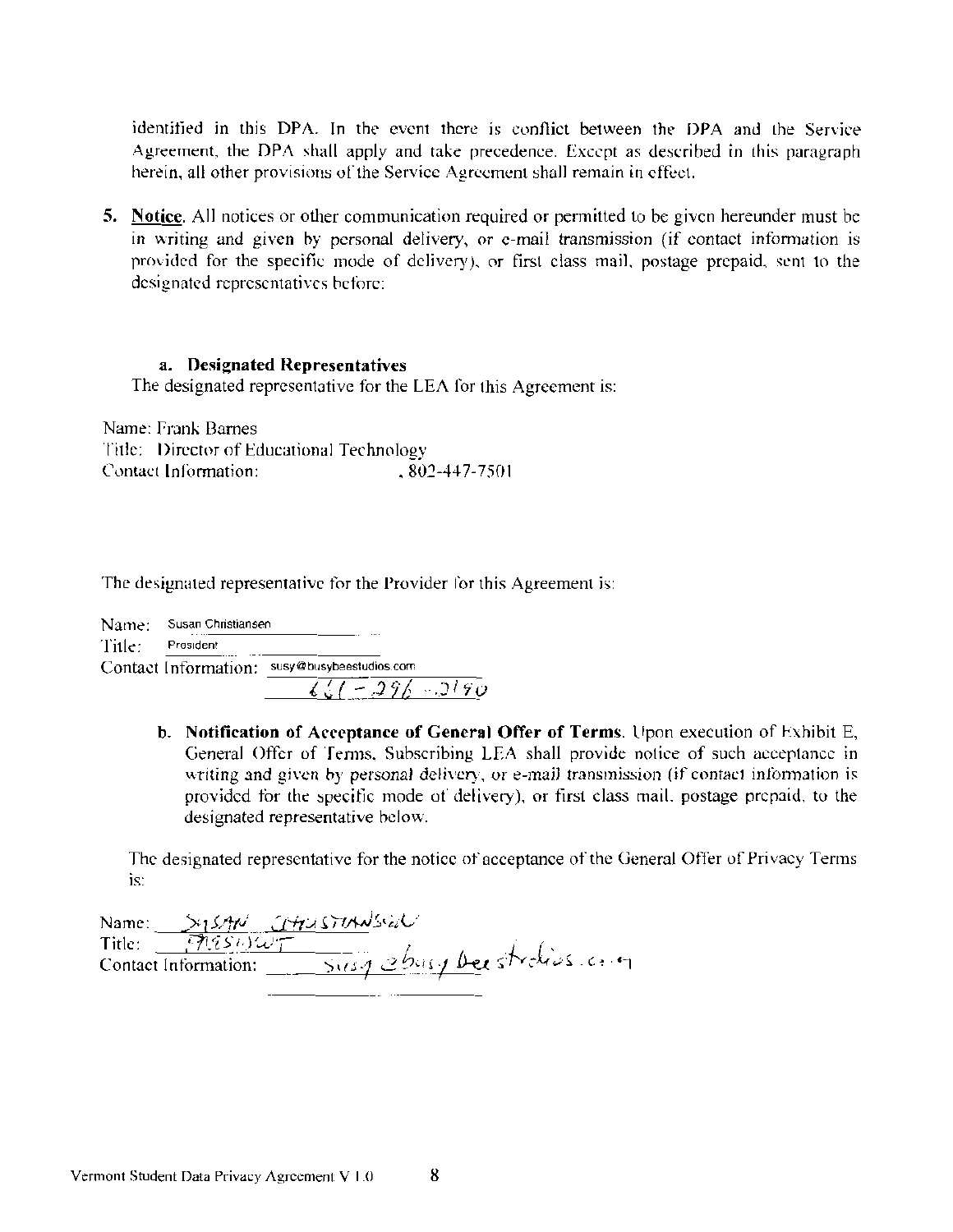- **6.** Entire Agreement. This DPA constitutes the entire agreement of the parties relating to the subject matter hereof and supersedes all prior communications, representations, or agreements. oral or written, by the parties relating thereto. This DPA may be amended and the observance of any provision of this DPA may be waived (either generally or in any particular instance and either retroactively or prospectively) only with the signed written consent of both parties. Neither failure nor delay on the part of any party in exercising any right, power, or privilege hereunder shall operate as a waiver of such right, nor shall any single or partial exercise of any such right, power, or privilege preclude any further exercise thereof or the exercise of any other right. power, or privilege.
- 7. Severability. Any provision of this DPA that is prohibited or unenforceable in any jurisdiction shall, as to such jurisdiction, be ineffective to the extent of such prohibition or unenforceability without invalidating the remaining provisions of this DPA, and any such prohibition or unenforceability in any jurisdiction shall not invalidate or render unenforceable such provision in any other jurisdiction. Notwithstanding the foregoing, if such provision could be more narrowly drawn so as not to be prohibited or unenforceable in such jurisdiction while, at the same time. maintaining the intent of the parties, it shall, as to such jurisdiction, be so narrowly drawn without invalidating the remaining provisions of this DPA or affecting the validity or enforceability of such provision in any other jurisdiction.
- 8. Governing Law: Venue and Jurisdiction. This DPA will be governed by and construed in accordance with the laws of the State of Vermont, without regard to conflicts of law principles. Each party consents and submits to the sole and exclusive jurisdiction of Vermont's state and federal courts for any dispute arising out of or relating to this service agreement or the transactions contemplated hereby.
- 9. Authority. Provider represents that it is authorized to bind to the terms of this Agreement, including confidentiality and destruction of Student Data and any portion thereof contained therein, all related or associated institutions, individuals, employees or contractors who may have access to the Student Data and/or any portion thereof, or may own, lease or control equipment or facilities of any kind where the Student Data and portion thereof stored, maintained or used in any way. Provider agrees that any purchaser of the Provider shall also be bound to the Agreement.
- 10. Waiver. No delay or omission of the LEA to exercise any right hereunder shall be construed as a waiver of any such right and the LEA reserves the right to excreise any such right from time to time, as often as may be decmed expedient.
- 11. Successors Bound. This DPA is and shall be binding upon the respective successors in interest to Provider in the event of a merger, acquisition, consolidation or other business reorganization or sale of all or substantially all of the assets of such business.

[Signature Page Follows]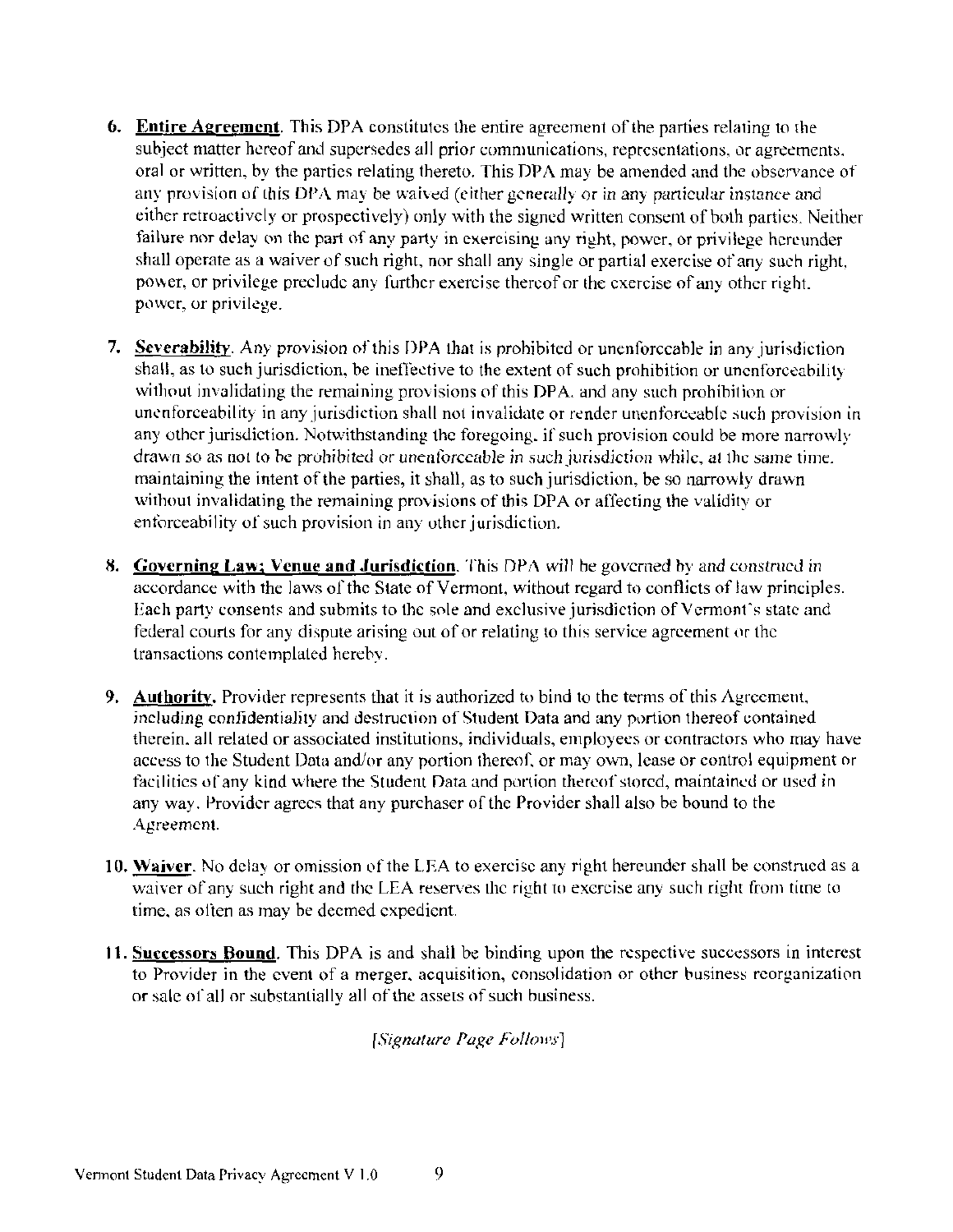IN WITNESS WHEREOF, the parties have executed this Student Data Privacy Agreement as of the last day noted below.

| Name of Provider: | Busy Bee Studios, Inc. |                 |                       |  |
|-------------------|------------------------|-----------------|-----------------------|--|
| BY:               |                        |                 | Date: 6472010- 9/25/2 |  |
| Printed Name:     | Susan Christiansen     | Title/Position: | President             |  |

Name of Local Education Agency: Southwest Vermont Supervisory Union

BY: Pravel D. Barnes Date: 11/2/2020

Printed Name: Frank Barnes

Title/Position: Director of Educational Technology

Note: Electronic signature not permitted.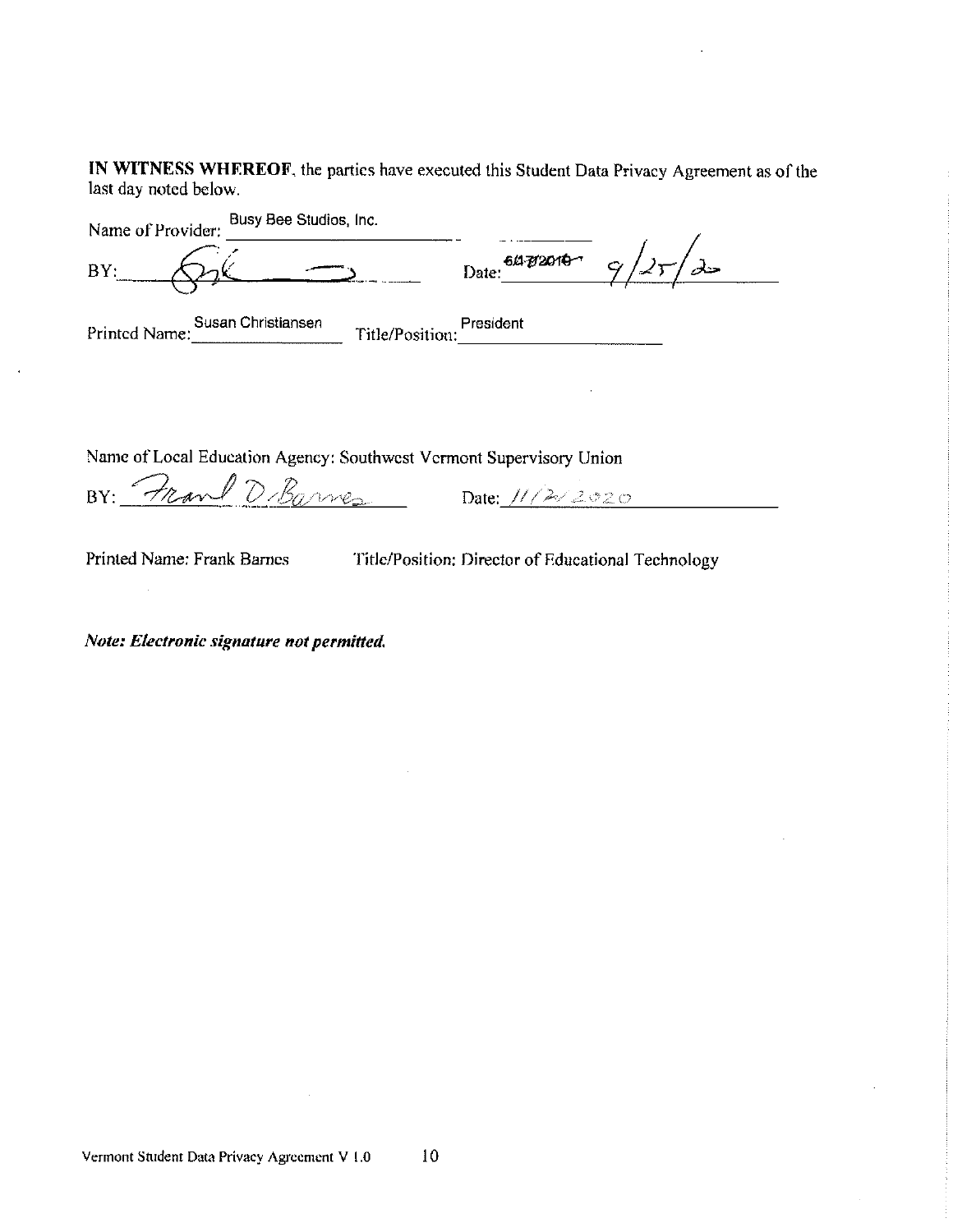# **EXHIBIT "A"**

# DESCRIPTION OF SERVICES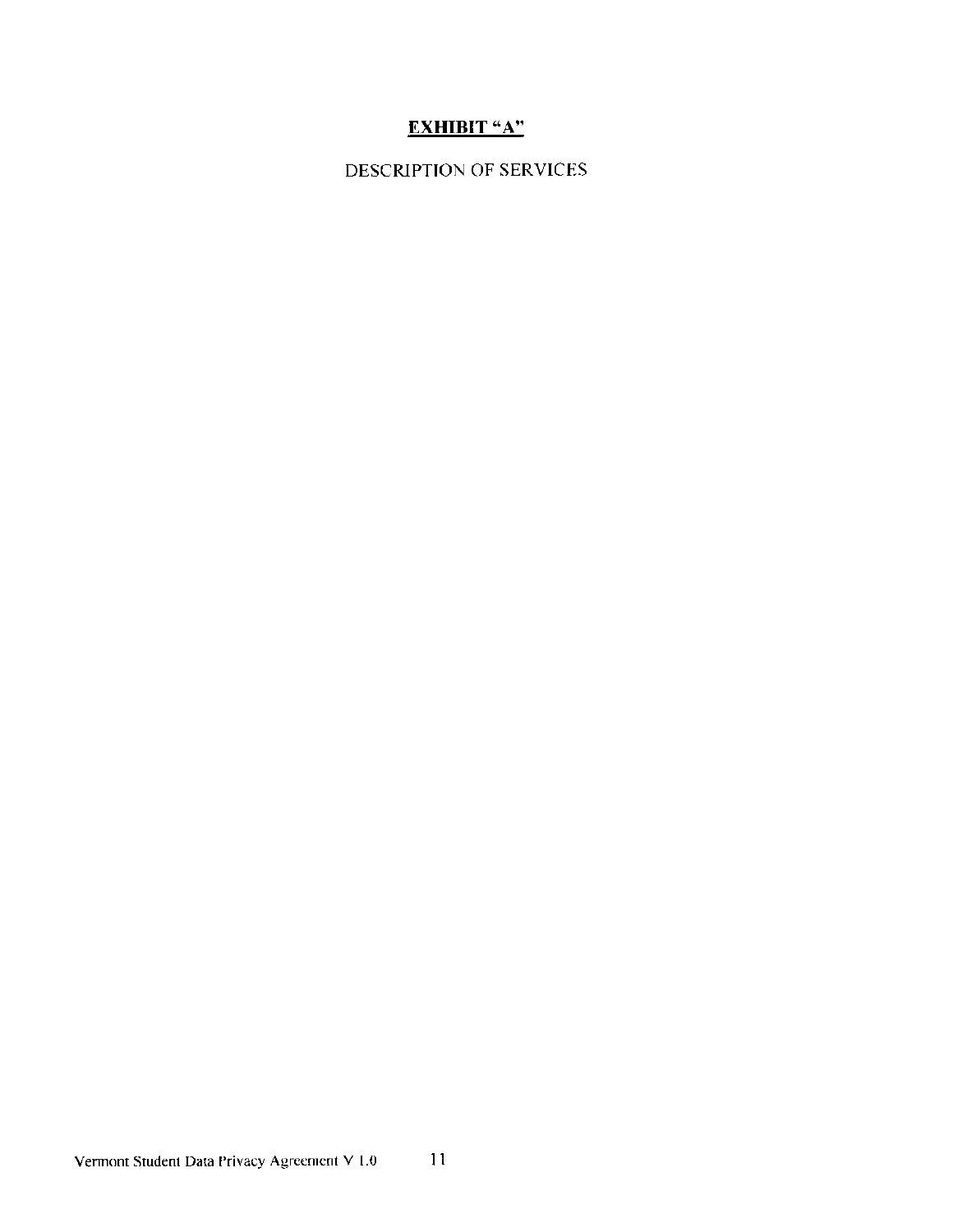# **EXHIBIT "B"**

# SCHEDULE OF DATA

| Category of<br>Data                    | <b>Elements</b>                                                                          | <b>Check</b><br>if used<br>by<br>your<br>system | Category of<br>Data                       | <b>Elements</b>                                                                            | <b>Check</b><br>if used<br>by<br>your<br>system |
|----------------------------------------|------------------------------------------------------------------------------------------|-------------------------------------------------|-------------------------------------------|--------------------------------------------------------------------------------------------|-------------------------------------------------|
| Application<br>Technology<br>Meta Data | IP Addresses of<br>users, Use of<br>cookies etc.<br>Other application<br>technology meta |                                                 |                                           | Language<br>information (native,<br>preferred or primary<br>language spoken by<br>student) |                                                 |
| Application Use                        | data-Please specify:<br>Meta data on user                                                |                                                 |                                           | Other demographic<br>information-Please<br>specify:<br>Student school                      |                                                 |
| <b>Statistics</b>                      | interaction with<br>application<br>Standardized test                                     |                                                 |                                           | enrollment<br>Student grade level<br>Homeroom                                              |                                                 |
| Assessment                             | scores<br>Observation data<br>Other assessment                                           |                                                 | Enrollment                                | Guidance counselor<br>Specific curriculum<br>programs                                      |                                                 |
|                                        | data-Please specify:<br>Student school<br>(daily) attendance                             |                                                 |                                           | Year of graduation<br>Other enrollment<br>information-Please<br>specify:                   |                                                 |
| Attendance                             | data<br>Student class<br>attendance data                                                 |                                                 | Parent/Guardian<br>Contact<br>Information | Address<br>Email<br>Phone                                                                  |                                                 |
| Communications                         | Online<br>communications<br>that are captured<br>(emails, blog<br>entries)               |                                                 | Parent/Guardian<br>ID                     | Parent ID number<br>(created to link<br>parents to students)                               |                                                 |
| Conduct                                | Conduct or<br>behavioral data                                                            |                                                 | Parent/Guardian<br>Name                   | First and/or Last                                                                          |                                                 |
| Demographics                           | Date of Birth<br>Place of Birth                                                          |                                                 | Schedule                                  | Student scheduled<br>courses<br>Teacher names                                              |                                                 |
|                                        | Gender<br>Ethnicity or race                                                              |                                                 |                                           |                                                                                            |                                                 |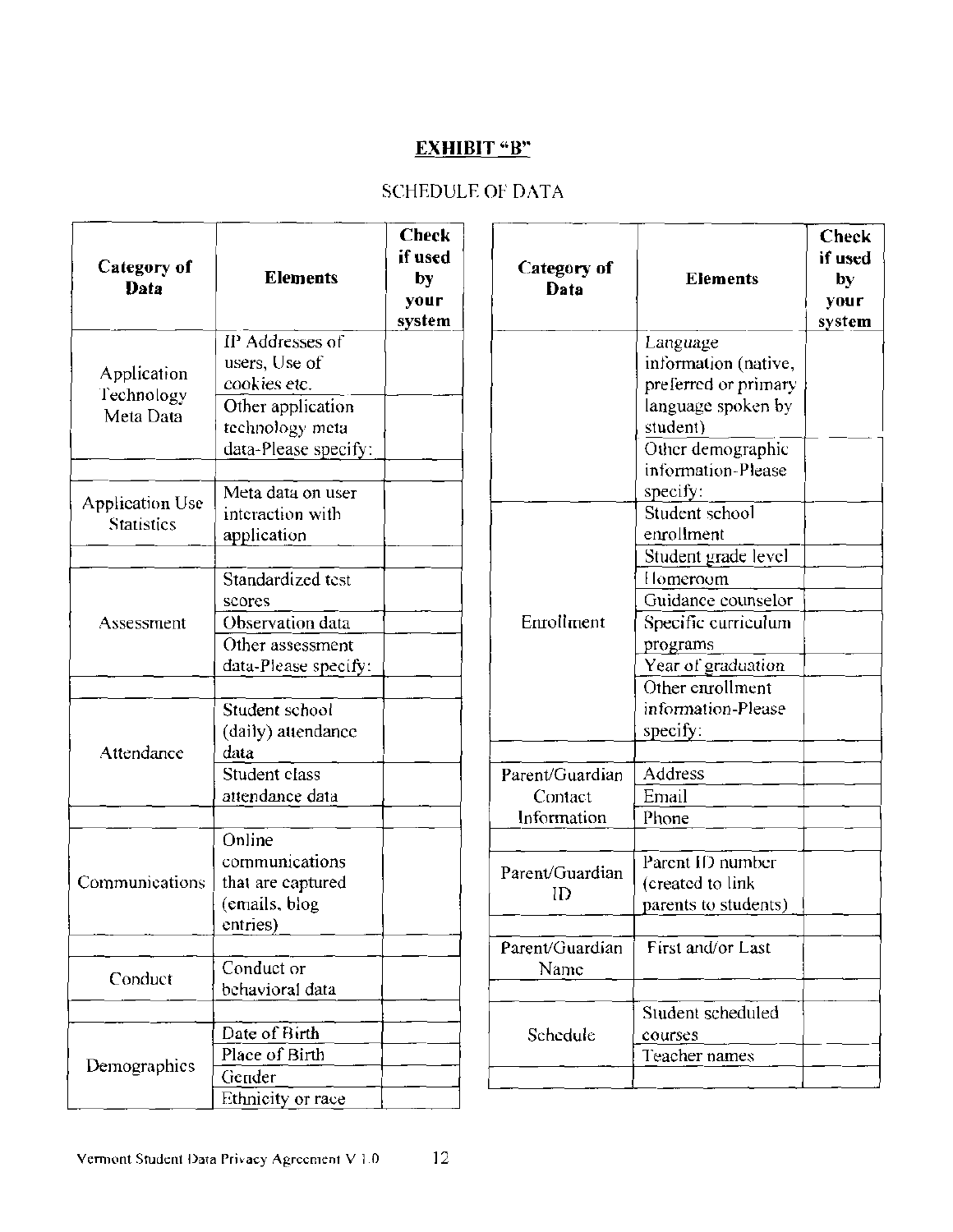| Category of<br>Data                   | <b>Elements</b>                                                                                                        | <b>Check</b><br>if used<br>by<br>your<br>system | Category of<br>Data                  | <b>Elements</b>                                                                                   | <b>Check</b><br>if used<br>by<br>your<br>system |
|---------------------------------------|------------------------------------------------------------------------------------------------------------------------|-------------------------------------------------|--------------------------------------|---------------------------------------------------------------------------------------------------|-------------------------------------------------|
|                                       | English language<br>learner information<br>Low income status                                                           |                                                 |                                      | Program/application<br>performance<br>(typing program-                                            |                                                 |
| Special Indicator                     | Medical alerts<br>/health data<br>Student disability<br>information                                                    |                                                 | Student In App<br>Performance        | student types 60<br>wpm, reading<br>program-student<br>reads below grade<br>level)                |                                                 |
|                                       | Specialized<br>education services<br>(IEP or 504)<br>Living situations<br>(homeless/foster<br>care)<br>Other indicator |                                                 | <b>Student Program</b><br>Membership | Academic or<br>extracurricular<br>activities a student<br>may belong to or<br>participate in      |                                                 |
|                                       | information-Please<br>specify:                                                                                         | <b>Check</b>                                    | <b>Student Survey</b><br>Responses   | Student responses<br>to surveys or<br>questionnaires                                              |                                                 |
| Category of<br>Data                   | <b>Elements</b>                                                                                                        | if used<br>by<br>your<br>system                 |                                      | Student generated<br>content; writing,                                                            |                                                 |
| <b>Student Contact</b><br>Information | <b>Address</b><br>Email<br>Phone                                                                                       |                                                 | Student work                         | pictures etc.<br>Other student work<br>data -Please<br>specify:                                   |                                                 |
| Student<br>Identifiers                | Local (School<br>district) ID number<br>State ID number<br>Vendor/App<br>assigned student ID<br>number                 |                                                 | Transcript                           | Student course<br>grades<br>Student course data<br>Student course<br>grades/performance<br>scores |                                                 |
|                                       | Student app<br>username<br>Student app<br>passwords                                                                    |                                                 |                                      | Other transcript<br>data -Please<br>specify:<br>Student bus                                       |                                                 |
| <b>Student Name</b>                   | First and/or Last                                                                                                      |                                                 | Transportation                       | assignment<br>Student pick up<br>and/or drop off<br>location                                      |                                                 |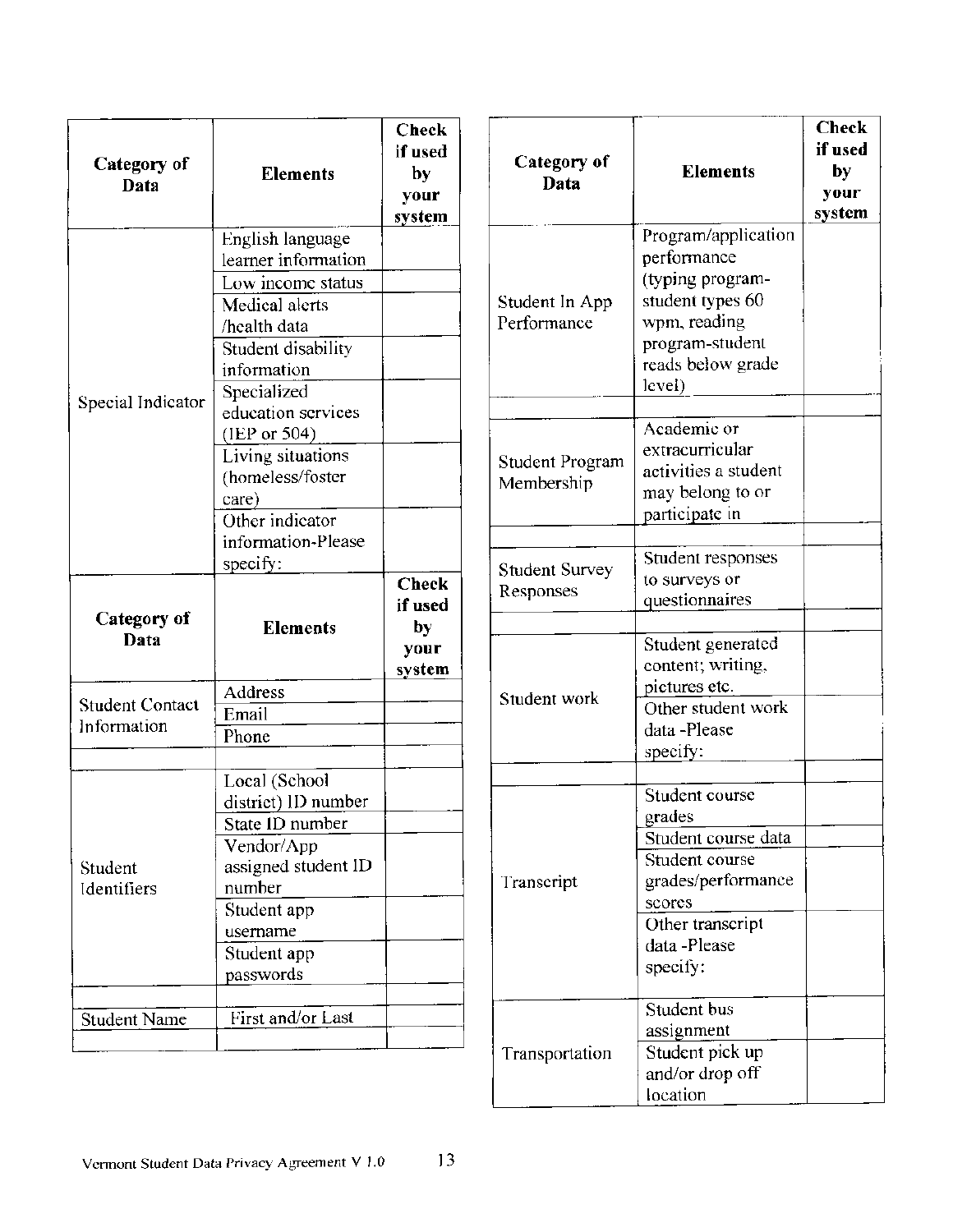| Category of<br>Data | <b>Elements</b>                                      | <b>Check</b><br>if used<br>by<br>your<br>system |
|---------------------|------------------------------------------------------|-------------------------------------------------|
|                     | Student bus card ID<br>number                        |                                                 |
|                     | Other transportation<br>data -Please<br>specify:     |                                                 |
| Other               | Please list each<br>additional data<br>element used, |                                                 |

| Category of<br>Data | <b>Elements</b>                            | <b>Check</b><br>if used<br>by<br>your<br>system |
|---------------------|--------------------------------------------|-------------------------------------------------|
|                     | stored or collected<br>by your application |                                                 |

No Student Data Collected at this time \*Provider shall immediately notify LEA if this<br>designation is no longer applicable.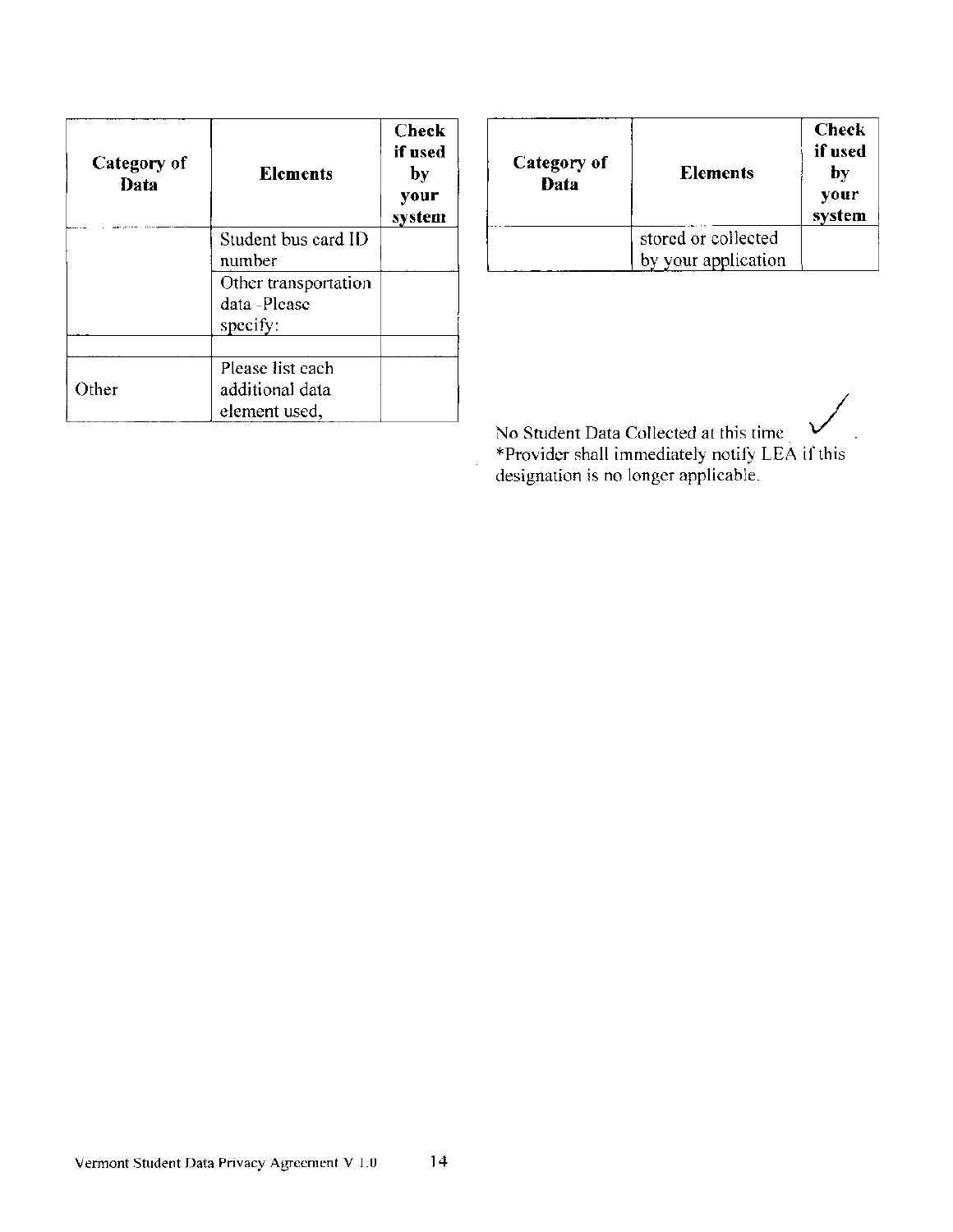### **EXHIBIT "C"**

### **DEFINITIONS**

De-Identifiable Information (DII): De-Identification refers to the process by which the Vendor removes or obscures any Personally Identifiable Information ("PII") from student records in a way that removes or minimizes the risk of disclosure of the identity of the individual and information about them.

**Educational Records:** Educational Records are official records, files and data directly related to a student and maintained by the school or local education agency, including but not limited to, records encompassing all the material kept in the student's cumulative folder, such as general identifying data, records of attendance and of academic work completed, records of achievement, and results of evaluative tests, health data, disciplinary status, test protocols and individualized education programs. For purposes of this DPA, Educational Records are referred to as Student Data.

NIST: Draft National Institute of Standards and Technology ("NIST") Special Publication Digital **Authentication Guideline.** 

Operator: The term "Operator" means the operator of an Internet Website, online service, online application, or mobile application with actual knowledge that the site, service, or application is used primarily for K-12 school purposes and was designed and marketed for K-12 school purposes. For the purpose of the Service Agreement, the term "Operator" is replaced by the term "Provider." This term shall encompass the term "Third Party," as it is found in applicable state statues.

Personally Identifiable Information (PII): The terms "Personally Identifiable Information" or "PII" shall include, but are not limited to, student data, metadata, and user or pupil-generated content obtained by reason of the use of Provider's software, website, service, or app, including mobile apps, whether gathered by Provider or provided by LEA or its users, students, or students' parents/guardians. PH includes Indirect Identifiers, which is any information that, either alone or in aggregate. would allow a reasonable person to be able to identify a student to a reasonable certainty. For purposes of this DPA, Personally Identifiable Information shall include the categories of information listed in the definition of Student Data.

Provider: For purposes of the Service Agreement, the term "Provider" means provider of digital educational software or services, including cloud-based services, for the digital storage, management, and retrieval of pupil records. Within the DPA the term "Provider" includes the term "Third Party" and the term "Operator" as used in applicable state statutes.

Pupil Generated Content: The term "pupil-generated content" means materials or content created by a pupil during and for the purpose of education including, but not limited to, essays, research reports, portfolios, creative writing, music or other audio files, photographs, videos, and account information that enables ongoing ownership of pupil content.

Pupil Records: Means both of the following: (1) Any information that directly relates to a pupil that is maintained by LEA and (2) any information acquired directly from the pupil through the use of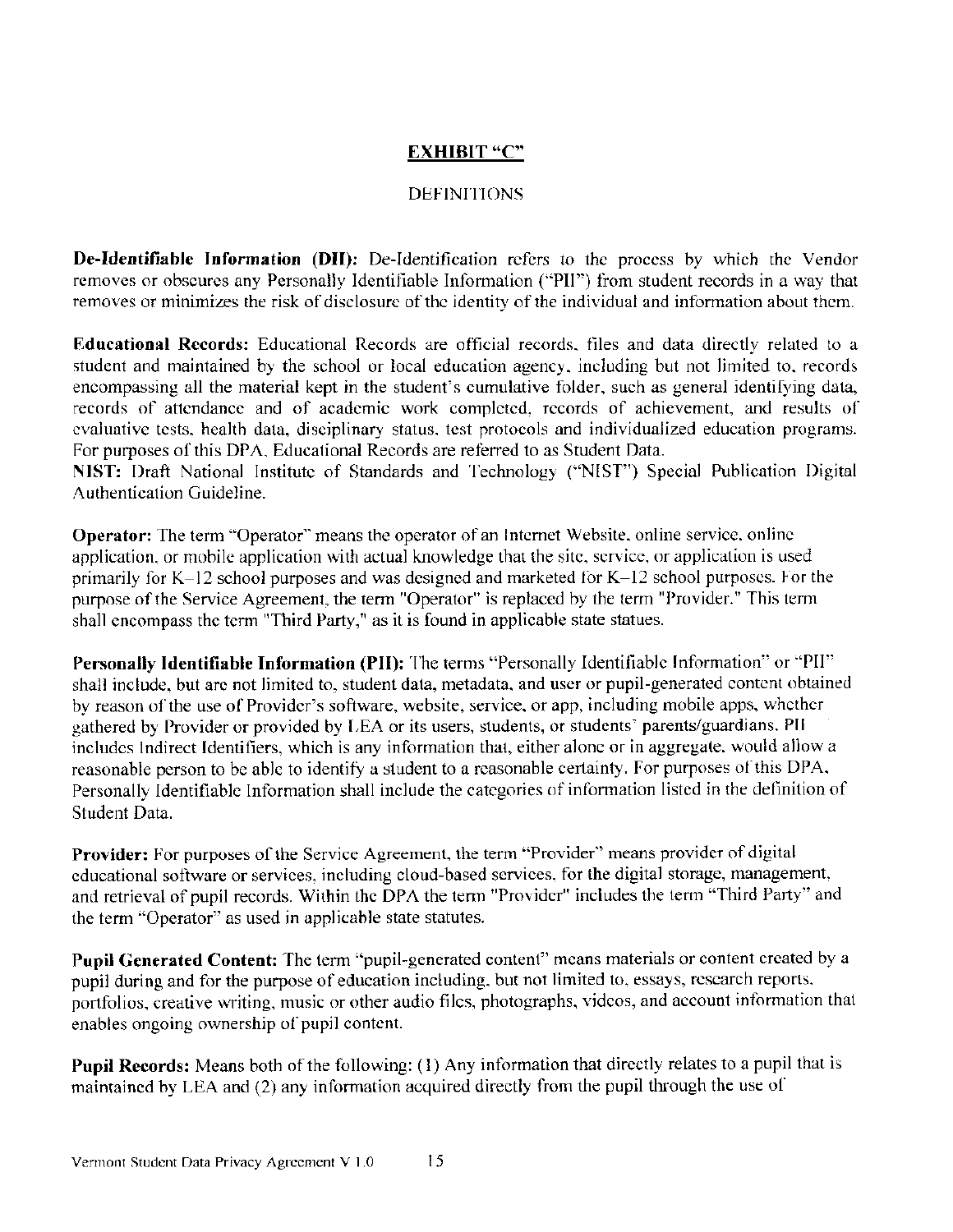instructional software or applications assigned to the pupil by a teacher or other LEA employee. For the purposes of this Agreement, Pupil Records shall be the same as Educational Records. Student Personal Information and Covered Information, all of which are deemed Student Data for the purposes of this Agreement.

Service Agreement: Refers to the Contract or Purchase Order to which this DPA supplements and modifies.

School Official: For the purposes of this Agreement and pursuant to 34 CFR 99.31 (B), a School Official is a contractor that: (1) Performs an institutional service or function for which the agency or institution would otherwise use employees; (2) Is under the direct control of the agency or institution with respect to the use and maintenance of education records; and (3) Is subject to 34 CFR 99.33(a) governing the use and re-disclosure of personally identifiable information from student records.

Student Data: Student Data includes any data, whether gathered by Provider or provided by LEA or its users, students, or students' parents/guardians, that is descriptive of the student including, but not limited to, information in the student's educational record or email, first and last name, home address, telephone number, email address, or other information allowing online contact, discipline records, videos, test results, special education data, juvenile dependency records, grades, evaluations, criminal records, medical records, health records, social security numbers, biometric information, disabilities, socioeconomic information, food purchases, political affiliations, religious information text messages, documents, student identifies, search activity, photos, voice recordings or geolocation information. Student Data shall constitute Pupil Records for the purposes of this Agreement, and for the purposes of Vermont and Federal laws and regulations. Student Data as specified in Exhibit B is confirmed to be collected or processed by the Provider pursuant to the Services. Student Data shall not constitute that information that has been anonymized or de-identified, or anonymous usage data regarding a student's use of Provider's services.

SDPC (The Student Data Privacy Consortium): Refers to the national collaborative of schools, districts, regional, territories and state agencies, policy makers, trade organizations and marketplace providers addressing real-world, adaptable, and implementable solutions to growing data privacy concerns.

Student Personal Information: "Student Personal Information" means information collected through a school service that personally identifies an individual student or other information collected and maintained about an individual student that is linked to information that identifies an individual student. For purposes of this DPA, Student Personal Information is referred to as Student Data.

Subscribing LEA: An LEA that was not party to the original Services Agreement and who accepts the Provider's General Offer of Privacy Terms.

Sub-processor: For the purposes of this Agreement, the term "Sub-processor" (sometimes referred to as the "Subcontractor") means a party other than LEA or Provider, who Provider uses for data collection. analytics, storage, or other service to operate and/or improve its software, and who has access to PII.

**Targeted Advertising:** Targeted advertising means presenting an advertisement to a student where the selection of the advertisement is based on student information, student records or student generated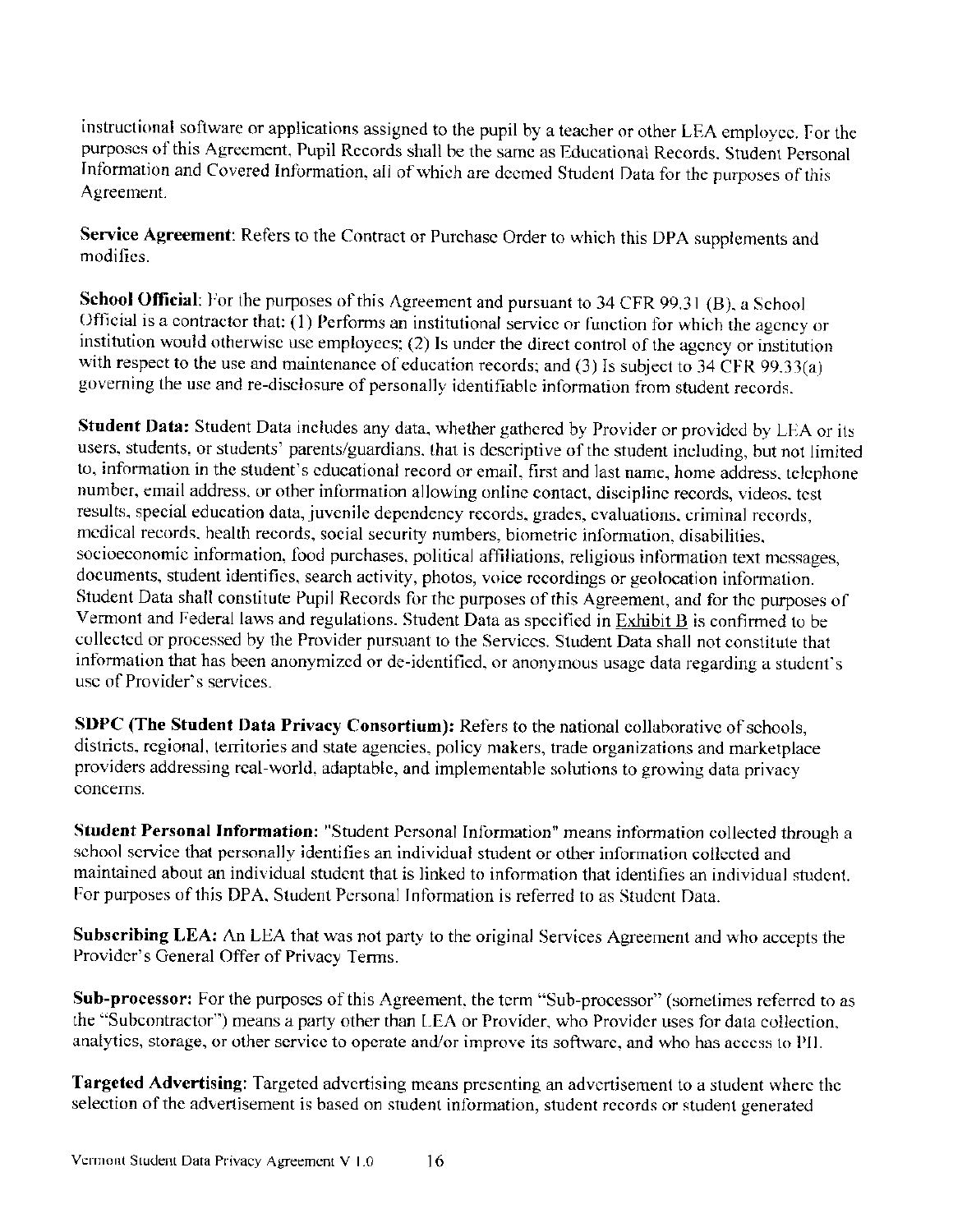content or inferred over time from the usage of the Provider's website, online service or mobile application by such student or the retention of such student's online activities or requests over time.

Third Party: The term "Third Party" means a provider of digital educational software or services, including cloud-based services, for the digital storage, management, and retrieval of pupil records. However, for the purpose of this Agreement, the term "Third Party" when used to indicate the provider of digital educational software or services is replaced by the term "Provider."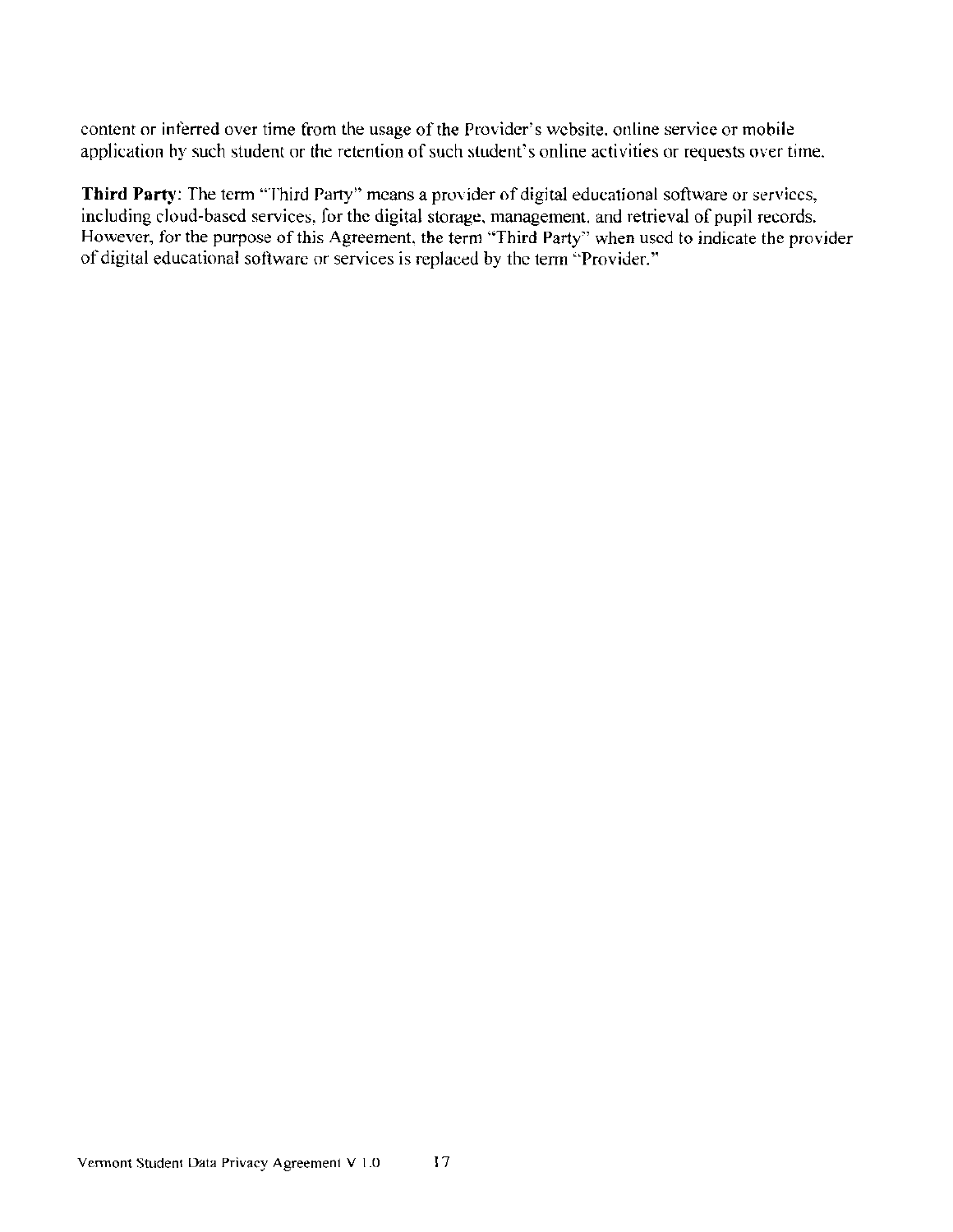# **EXHIBIT** "D"

### DIRECTIVE FOR DISPOSITION OF DATA

[Name or District or LEA] directs [Name of Company] to dispose of data obtained by Company pursuant to the terms of the Service Agreement between LEA and Company. The terms of the Disposition are set forth below:

| <b>Extent of Disposition</b><br>Disposition shall be:                               | Partial. The categories of data to be disposed of are as<br>follows:<br>[INSERT CATEGORIES]<br>x.<br>Complete. Disposition extends to all categories of data.                                                                                                               |
|-------------------------------------------------------------------------------------|-----------------------------------------------------------------------------------------------------------------------------------------------------------------------------------------------------------------------------------------------------------------------------|
|                                                                                     |                                                                                                                                                                                                                                                                             |
| <b>Nature of Disposition</b><br>Disposition shall be by:                            | Destruction or deletion of data.<br>Transfer of data. The data shall be transferred as set forth<br>in an attachment to this Directive. Following confirmation from<br>LEA that data was successfully transferred, Provider shall<br>destroy or delete all applicable data. |
|                                                                                     |                                                                                                                                                                                                                                                                             |
| <b>Timing of Disposition</b><br>Data shall be disposed of by the<br>following date: | As soon as commercially practicable<br>By (Insert Date) $\qquad \qquad$<br>Provider will report to LEA the actions taken to ensure the<br>disposition of data and date on which it was completed.                                                                           |

Authorized Representative of LEA

Verification of Disposition of Data by Authorized Representative of Provider

Date  $\overline{)}$ ر<br>حلال Date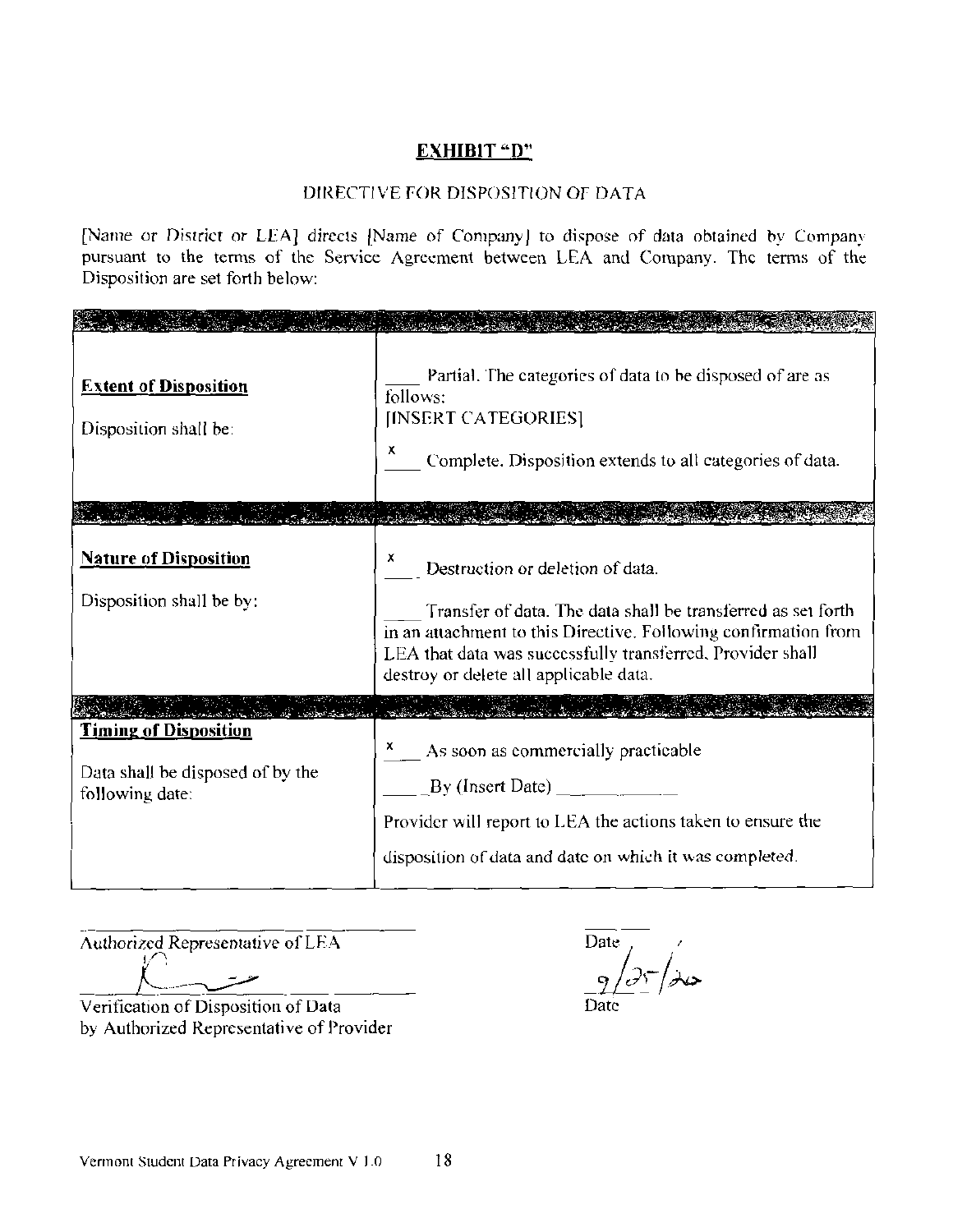### **OPTIONAL EXHIBIT "E" GENERAL OFFER OF PRIVACY TERMS**

### 1. Offer of Terms

Provider offers the same privacy protections found in this DPA between it and the LEA to any other school district ("Subscribing LEA") who accepts this General Offer though its signature below. The Provider agrees that the information on the next page will be replaced throughout the Agreement with the information specific to the Subscribing LEA filled on the next page for the Subscribing LEA. This General Offer shall extend only to privacy protections and Provider's signature shall not necessarily bind Provider to other terms, such as price, term, or schedule of services, or to any other provision not addressed in this DPA. The Provider and the Subscribing LEA may also agree to change the data provide by LEA to the Provider to suit the unique needs of the Subscribing LEA. The Provider may withdraw the General Offer in the event of: (1) a material change in the applicable privacy statues; (2) a material change in the services and products subject listed in the Originating Service Agreement; or three (3) years after the date of Provider's signature to this Form. Provider shall notify the LEA in the event of any withdrawal so that this information may be transmitted to the Subscribing LEAs.

Busy Bee Studios, Inc.

BY:  $\frac{5uq}{2}$  C = Christian Clinics

|                 | 9/25/2    |
|-----------------|-----------|
| Date:           |           |
| Title/Position: | Preparter |

#### 2. Subscribing LEA

A Subscribing LEA, by signing a separate Service Agreement with Provider, and by its signature below. accepts the General Offer of Privacy Terms. The Subscribing LEA's individual information is contained below. The Subscribing LEA and the Provider shall therefore be bound by the same terms of this DPA.

| BY:                                                                                                                                                                                                                                                                                                                | Date: $\frac{1}{\sqrt{1-\frac{1}{2}} \cdot \frac{1}{\sqrt{1-\frac{1}{2}} \cdot \frac{1}{\sqrt{1-\frac{1}{2}} \cdot \frac{1}{\sqrt{1-\frac{1}{2}} \cdot \frac{1}{\sqrt{1-\frac{1}{2}} \cdot \frac{1}{\sqrt{1-\frac{1}{2}} \cdot \frac{1}{\sqrt{1-\frac{1}{2}} \cdot \frac{1}{\sqrt{1-\frac{1}{2}} \cdot \frac{1}{\sqrt{1-\frac{1}{2}} \cdot \frac{1}{\sqrt{1-\frac{1}{2}} \cdot \frac{1}{\sqrt{1-\frac{1}{2}} \cdot \frac{1}{\sqrt{1-\frac{1}{2}}$ |
|--------------------------------------------------------------------------------------------------------------------------------------------------------------------------------------------------------------------------------------------------------------------------------------------------------------------|---------------------------------------------------------------------------------------------------------------------------------------------------------------------------------------------------------------------------------------------------------------------------------------------------------------------------------------------------------------------------------------------------------------------------------------------------|
|                                                                                                                                                                                                                                                                                                                    |                                                                                                                                                                                                                                                                                                                                                                                                                                                   |
| SCHOOL DISTRICT NAME:<br>DATE: $\frac{1}{2}$                                                                                                                                                                                                                                                                       |                                                                                                                                                                                                                                                                                                                                                                                                                                                   |
| DESIGNATED REPRESENTATIVE OF LEA:<br>Name                                                                                                                                                                                                                                                                          |                                                                                                                                                                                                                                                                                                                                                                                                                                                   |
| Title                                                                                                                                                                                                                                                                                                              |                                                                                                                                                                                                                                                                                                                                                                                                                                                   |
| Address                                                                                                                                                                                                                                                                                                            |                                                                                                                                                                                                                                                                                                                                                                                                                                                   |
|                                                                                                                                                                                                                                                                                                                    |                                                                                                                                                                                                                                                                                                                                                                                                                                                   |
| Email Address $\frac{1}{2}$ $\frac{1}{2}$ $\frac{1}{2}$ $\frac{1}{2}$ $\frac{1}{2}$ $\frac{1}{2}$ $\frac{1}{2}$ $\frac{1}{2}$ $\frac{1}{2}$ $\frac{1}{2}$ $\frac{1}{2}$ $\frac{1}{2}$ $\frac{1}{2}$ $\frac{1}{2}$ $\frac{1}{2}$ $\frac{1}{2}$ $\frac{1}{2}$ $\frac{1}{2}$ $\frac{1}{2}$ $\frac{1}{2}$ $\frac{1}{2$ |                                                                                                                                                                                                                                                                                                                                                                                                                                                   |
| 19<br>Vermont Student Data Privacy Agreement V 1.0                                                                                                                                                                                                                                                                 |                                                                                                                                                                                                                                                                                                                                                                                                                                                   |